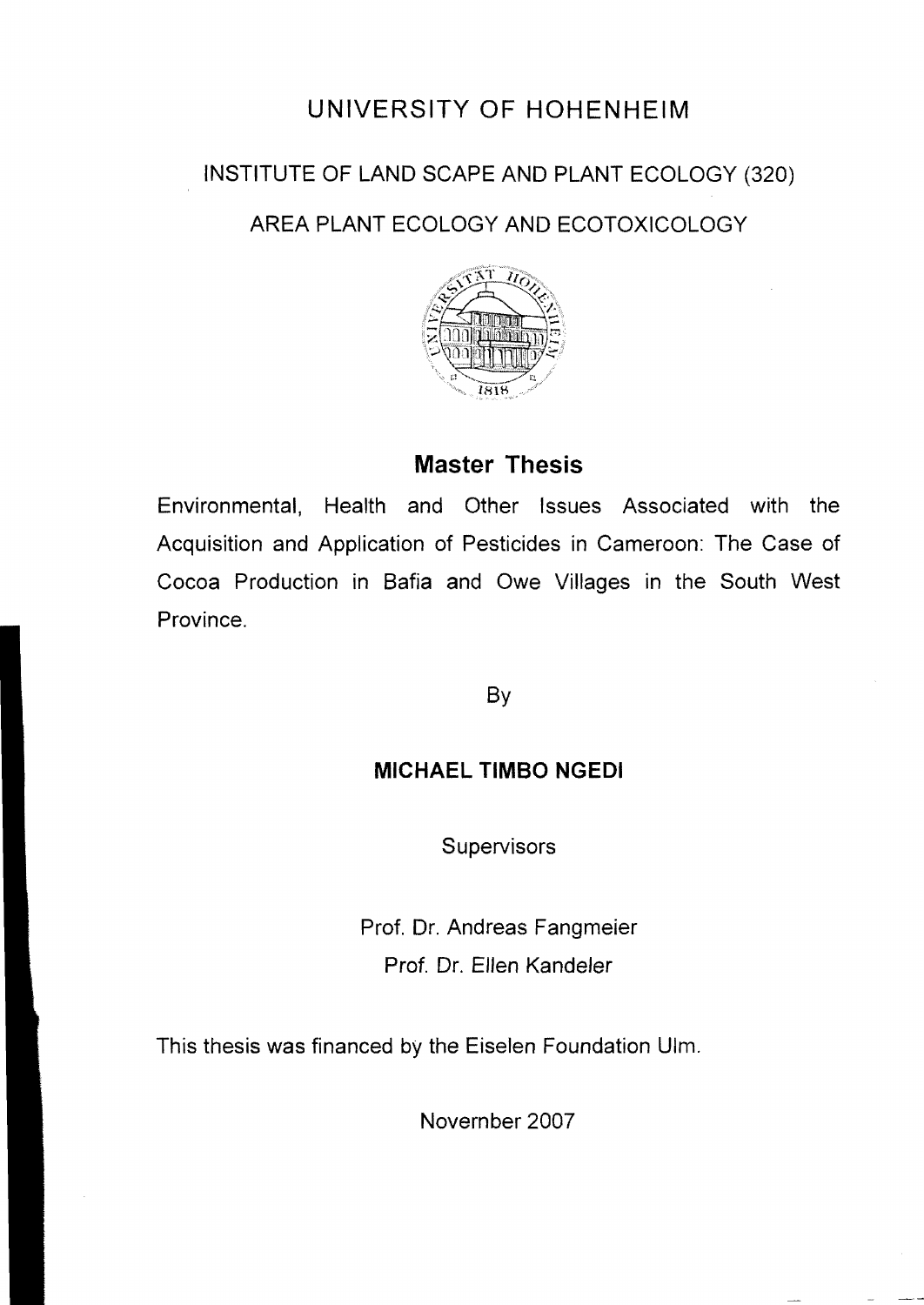## 5 CHAPTER FIVE: SUMMARY, CONCLUSIONS, RECOMMENDATION, LIMITATIONS AND FUTURE RESEARCH NEEDS

### 5.1 **Summary**

Pesticides are a useful tool in crop protection and the two main pests established in cocoa farms are capsid bug and black pod disease. Several pesticide formulations (insecticides, herbicides and fungicides) are used by cocoa farmers in Bafia and Owe villages some of which have been banned in developed nations. There are several classification schemes of pesticides. Most classification schemes of pesticides are usually based on their role, mode of action and chemical composition. Following the World Health Organisation classification of pesticide by hazards, 3.5% of the pesticides used in Bafia and Owe belong to WHO class Ia products (extremely hazardous), and another  $3.5\%$  to class Ib (highly hazardous). Fourthy-six and a half percent of the pesticides were  $W\!H\!O$ class II products (moderately hazardous) and 18% were WHO class III products (slightly hazardous). Further analysis showed that  $25\%$  of the products belong to WHO class U (unlikely to present acute hazard in normal use). Three and a half percent of the pesticides are not classified.

Seventy-eight percent of the farmers acquired pesticides from drug stores and 9% accepted they transported pesticides alongside with foodstuff. A few farmers  $(12%)$  assigned children to carry pesticides home. Pesticide label stood as the main source where farmers got information on the use of pesticides although some pesticide labels were in the French language which is not understood by the people in these study areas.

Practices regarding pesticide safety and management of residues are a cause of concern although most farmers are perceived to be aware of the threats posed by pesticide to their health, water bodies, beneficial insects, ecosystems and the environment. Point and non-point pollution is occurring due to accidental spill, disposal of used pesticides sachets on farms and in nearby water bodies respectively. Farmers sprayed pesticides in a shorter time interval rather than what is stipulated on the pesticide labels and some sprayed under windy conditions. A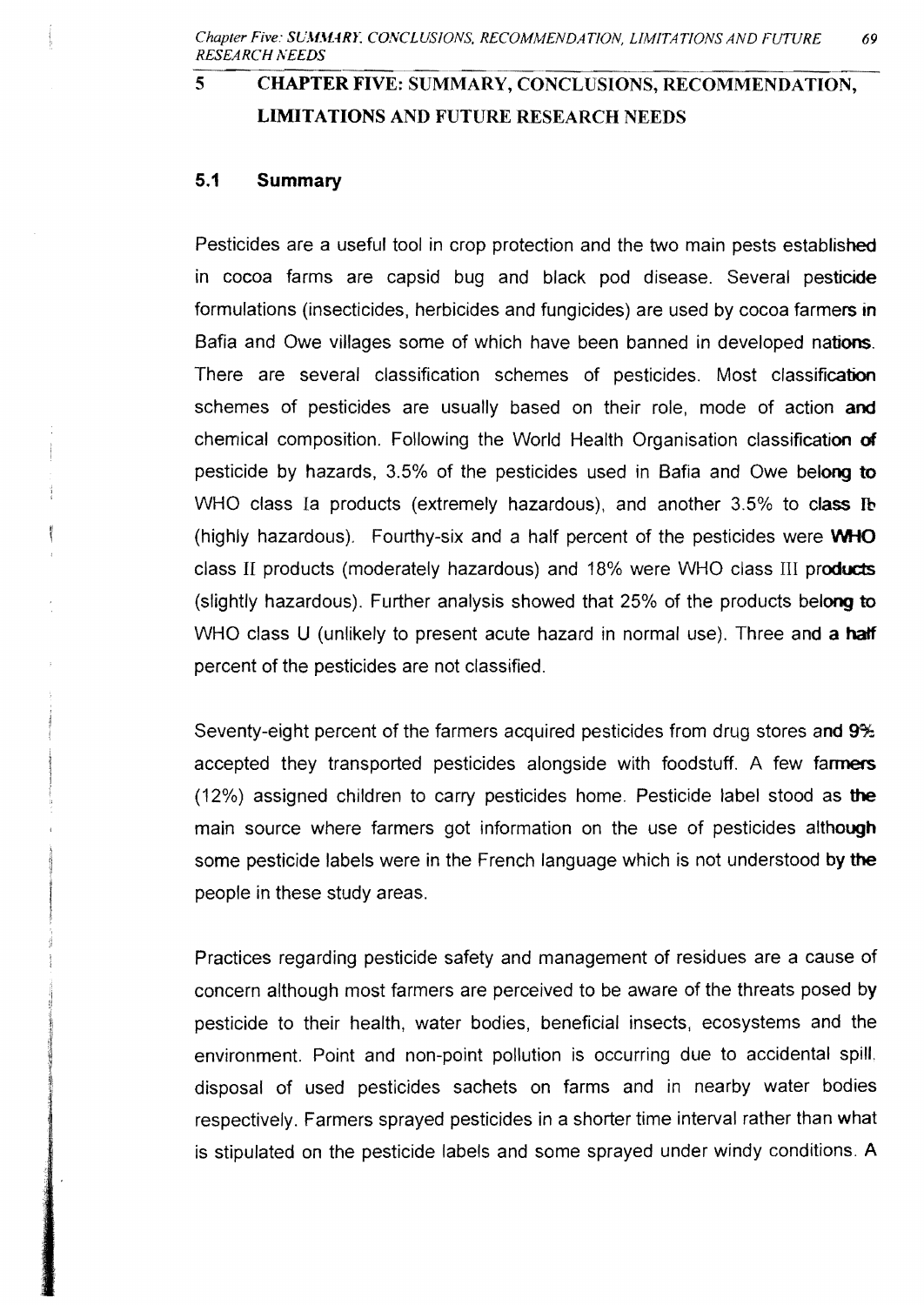majority of the fanners (59%) stored pesticides under their bedroom which was equally their living space. Some farmers also re-used pesticide containers to carry drinking water and to store oil. Fifty percent the farmers admitted they did not use any protective clothing while mixing and spraying pesticide.

Most (92%) of the farmers suffered from one or more health effects during or shortly after mixing and spraying pesticide. Skin, eye and body weakness amongst others were the most frequently reported health effects. The survey further showed that only 14% of the farmers who seeked treatment went to the hospital while the others preferred road side medications and self-treatment.

Epidemiological evidence of pesticide exposure and chronic toxicity to humans remains a very controversial issue. However, a review of literature revealed that there is a negative association between pesticides and cancer, reproduction, immune system, the central nervous system and other allergie effects. Pesticide can cause air, water and soil pollution. Pesticides have direct effects on wildlife and indirect /ecological effects. The direct effects on wildlife are direct poisoning, "food chain" or secondary poisoning and chronic or long-term effects on health. The indirect or ecological effects include: reduction and disappearance of species, loss of food and habitat sourees, creation of new or secondary pests and pesticide resistance.

#### 5.2 Conclusions

Although only 7% of the pesticides used in Bafia and Owe belong to WHO class Ia and class Ib products in contrast to the situation in many other developing nations where extremely toxic pesticides are used more extensively, unfortunately. pesticides banned in developed nations such as lindane and servin are still used in Cameroon. The government of Cameroon needs to be concerned about this problem.

Usually, pesticides which are being sold in the local markets have been tempered with or diluted especially herbicides and thus the pesticides become inefficient control pests and diseases. This may be one of the reasons why farmers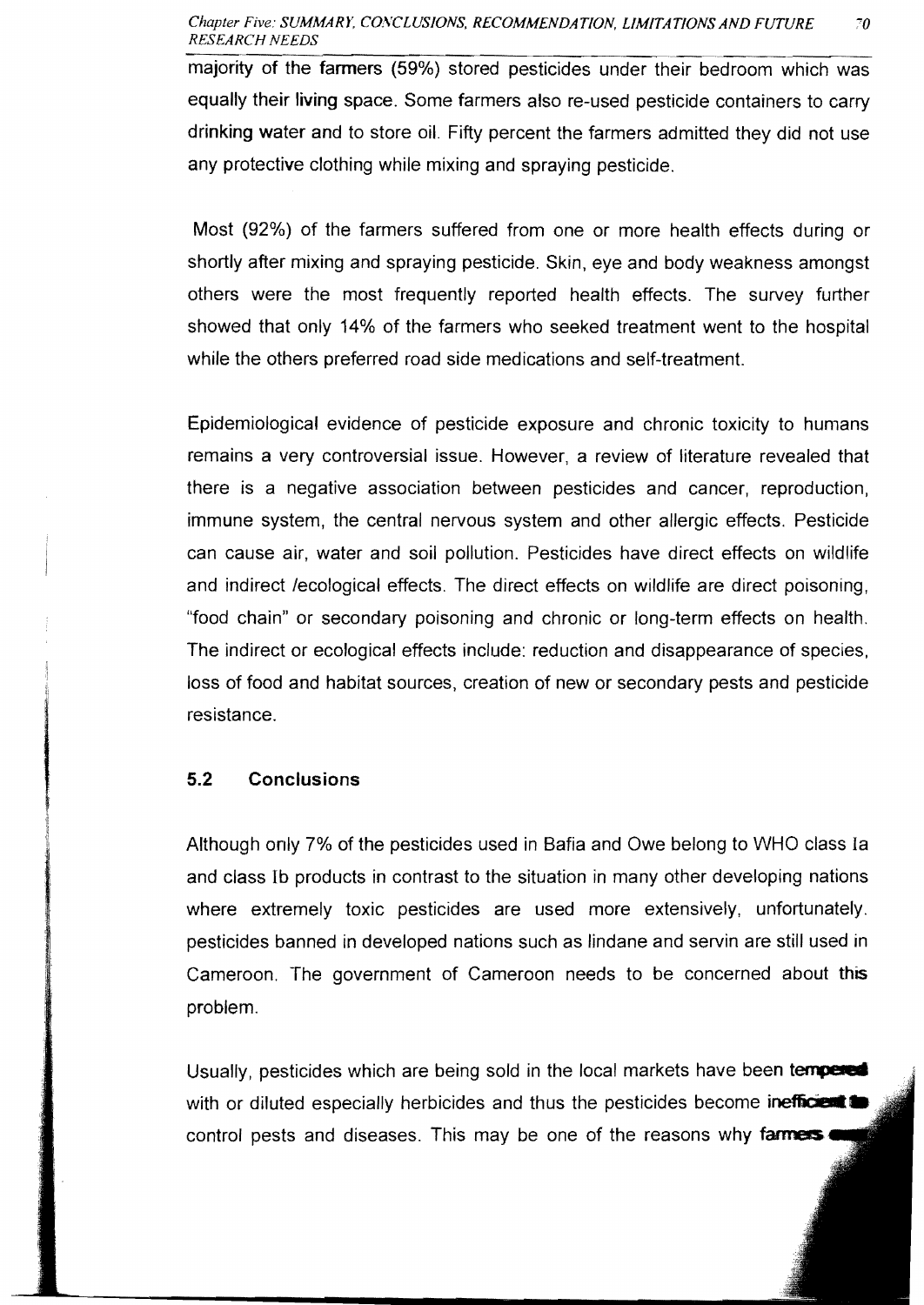#### *Chapter Five: SUMMARY, CONCLUSIONS, RECOMMENDATlON, L1MfTATlONS AND FUTURE 71 RESEARCH NEEDS*

sprayed not respecting the regular spraying interval as stipulated on the pesticide labels. It is also possible that due to over spray of pesticides, pests in these region have or will developed pesticide resistance and problems of accumulation of pesticides residues in cocoa are also likely to be occurring.

Point and non-point pollution is occurring in these study areas due to inadequate handling and management of pesticide residues. It was observed during visits to water bodies and farms that farmers cared very little about their health and the environment as practices regarding disposal of pesticide residues were not safe enough. The situation of disposal of used pesticide sachets in nearby water bodies could have been worse than the current situation except for the fact that most of the farmers have their farms far from water resource where they could mix pesticide. Poor phytosanitation practices can increase the spread of disease which eventually, may lead to low productivity of the farms resulting in a low income of the farmer which they complained is their maim reason for not being able to get protective devices.

An increased need of concern is necessary for farmers in order to redress issues regarding pesticides; storage, transportation, their sources of information on pesticide use, use of protective devices, personal hygiene, re-use of pesticide containers and cleaning of spraying equipments. Health and environmental problems may continue to deteriorate in the future given the fact that some pesticides labels were exclusively in the French language which is not understood by the inhabitants of these communities.

Pesticides have both acute and chronic effects to agricultural workers. Even though a few farmers reported not to have suffered from health effects associated with pesticide poisoning, it is possible that they may be suffering from pesticide poisoning unknowingly given that observed poisoning rates are much higher than self-reported rates. Farmers in these localities generally ignored the intensity of pesticide poisoning to their health as most of the sick farmers preferred selftreatment and road side medications rather than going to the hospital.